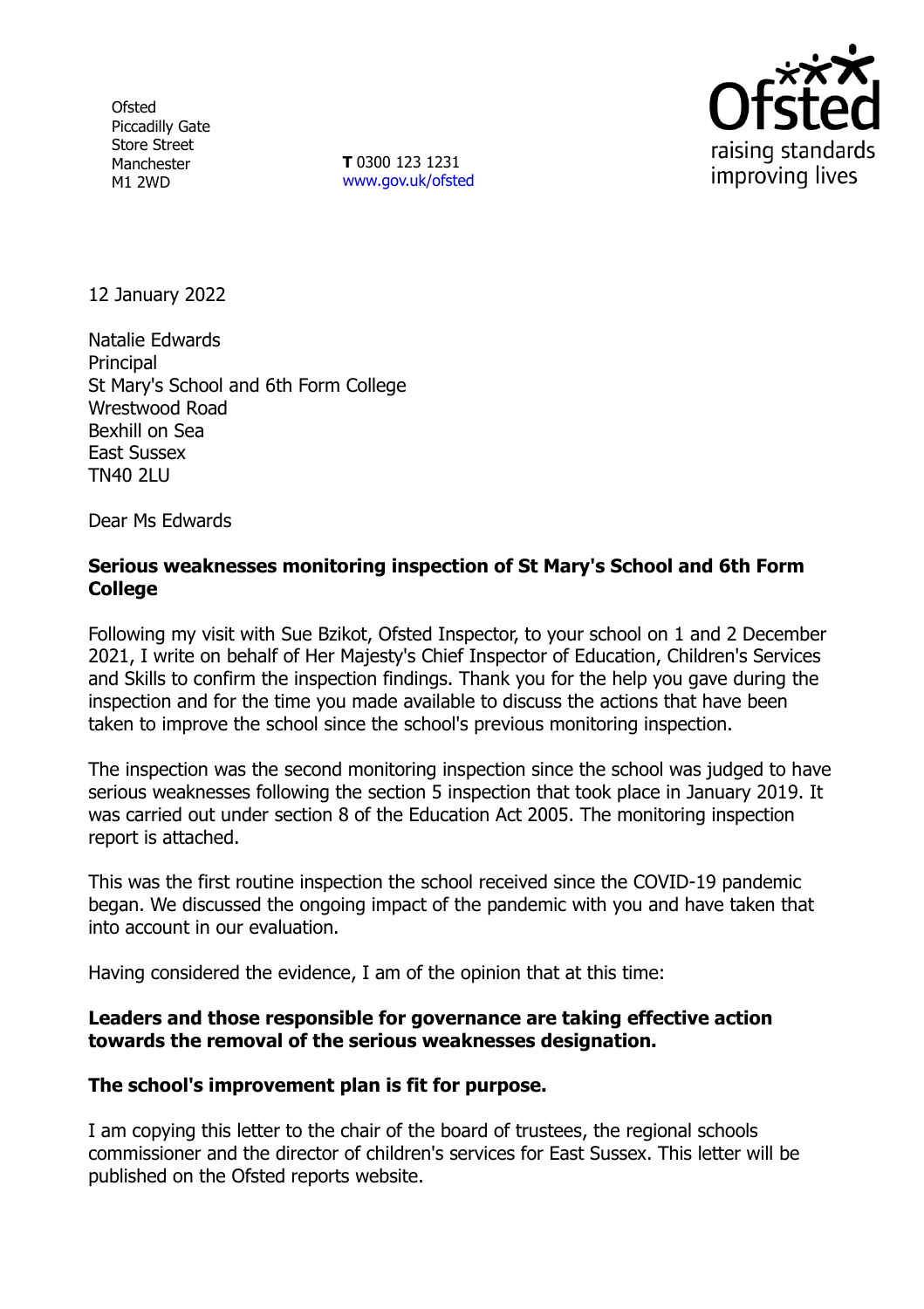

Yours sincerely

Clive Close **Her Majesty's Inspector**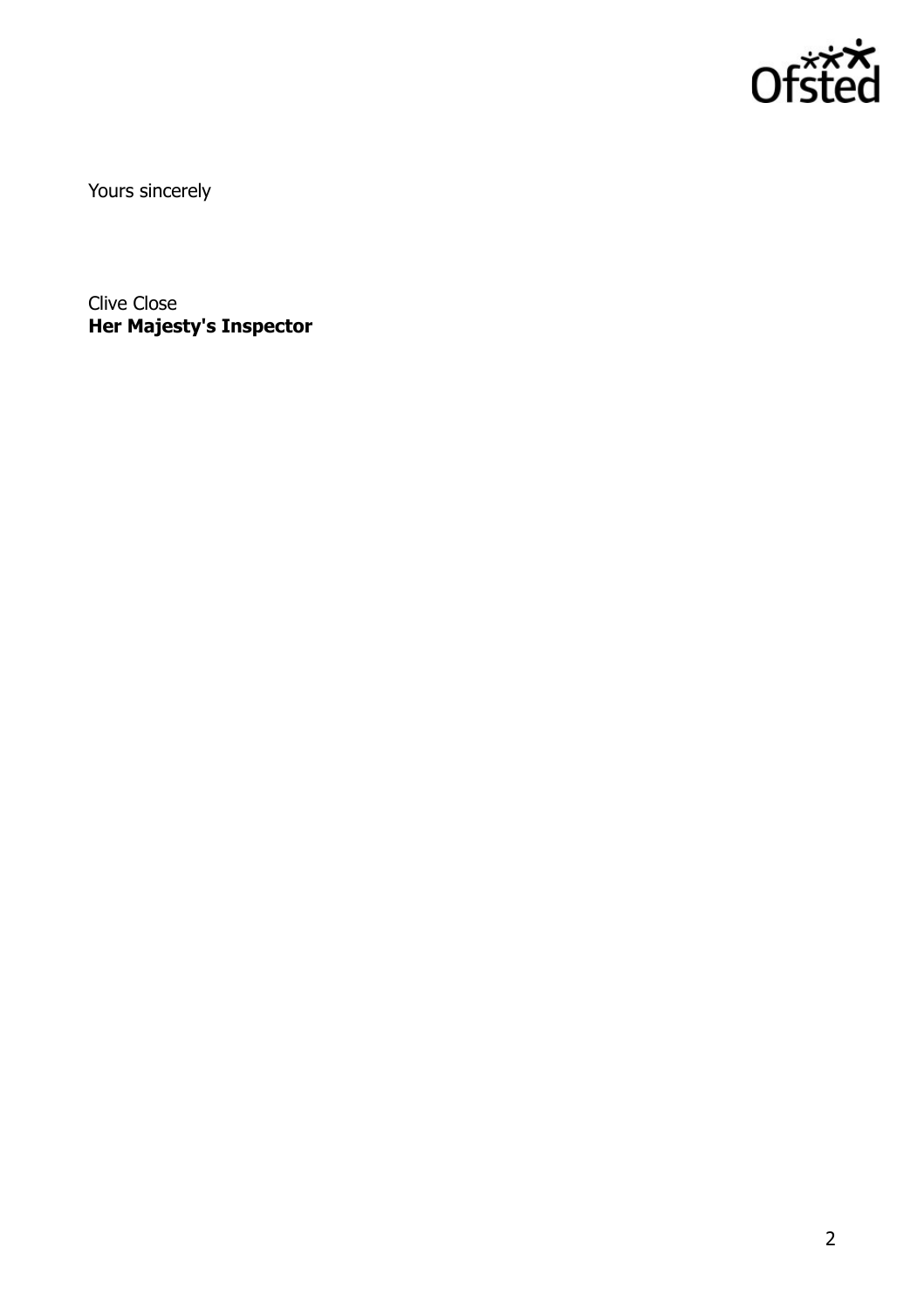

## **Report on the second monitoring inspection on 1 and 2 December 2021**

# **Context**

The school was judged to have serious weaknesses in February 2019. The first on-site monitoring inspection took place in July 2019. Two further monitoring events took place in November 2020 and January 2021. Both of these events were undertaken remotely because of the impact of COVID-19. While the school has continued to improve throughout this period, it is clear that the impact of COVID-19 has delayed some aspects of leaders' work to improve the school, notably in their work to improve the school's curriculum.

The current principal is now confirmed in her substantive role, having been appointed acting principal in January 2020. The school continues to be supported by Torfield and Saxon Mount Academy Trust (TaSMAT). The Talking Trust continues to be the charitable trust that operates the school and sixth-form college.

Proposals about the school's future status are still being considered by the Department for Education, the school's board of trustees and directors and leaders from TaSMAT. Leaders are hopeful that these matters will be resolved soon, removing any doubt about the way ahead for the school and providing the long-term stability required for the school to improve further.

The inspection focused on the areas for improvement identified at the inspection that judged the school to have serious weaknesses. Inspectors also considered the quality of education the school provides, with particular regard to curriculum design, and how the school teaches pupils to read.

#### **The progress made towards the removal of the serious weaknesses designation**

It is clear to see that, despite the impact of COVID-19, leaders and those in positions of governance have been active and effective in their work to improve all aspects of provision. The school's post-Ofsted action plan was judged as 'not fit for purpose' at the first monitoring inspection over two years ago. However, leaders had addressed this by August 2019.The school's current development plan is detailed, focuses on the right things, and is a useful tool for school improvement.

A collegiate and supportive culture is evident across the school. Members of the interim executive board (IEB), in place since May 2019, are completely invested in their work. School leaders at all levels, including the acting executive headteacher who is also the chief executive officer of TaSMAT, are totally focused and dedicated to moving the school forward. As a result, most of the issues identified during the inspection in February 2019 have been successfully addressed.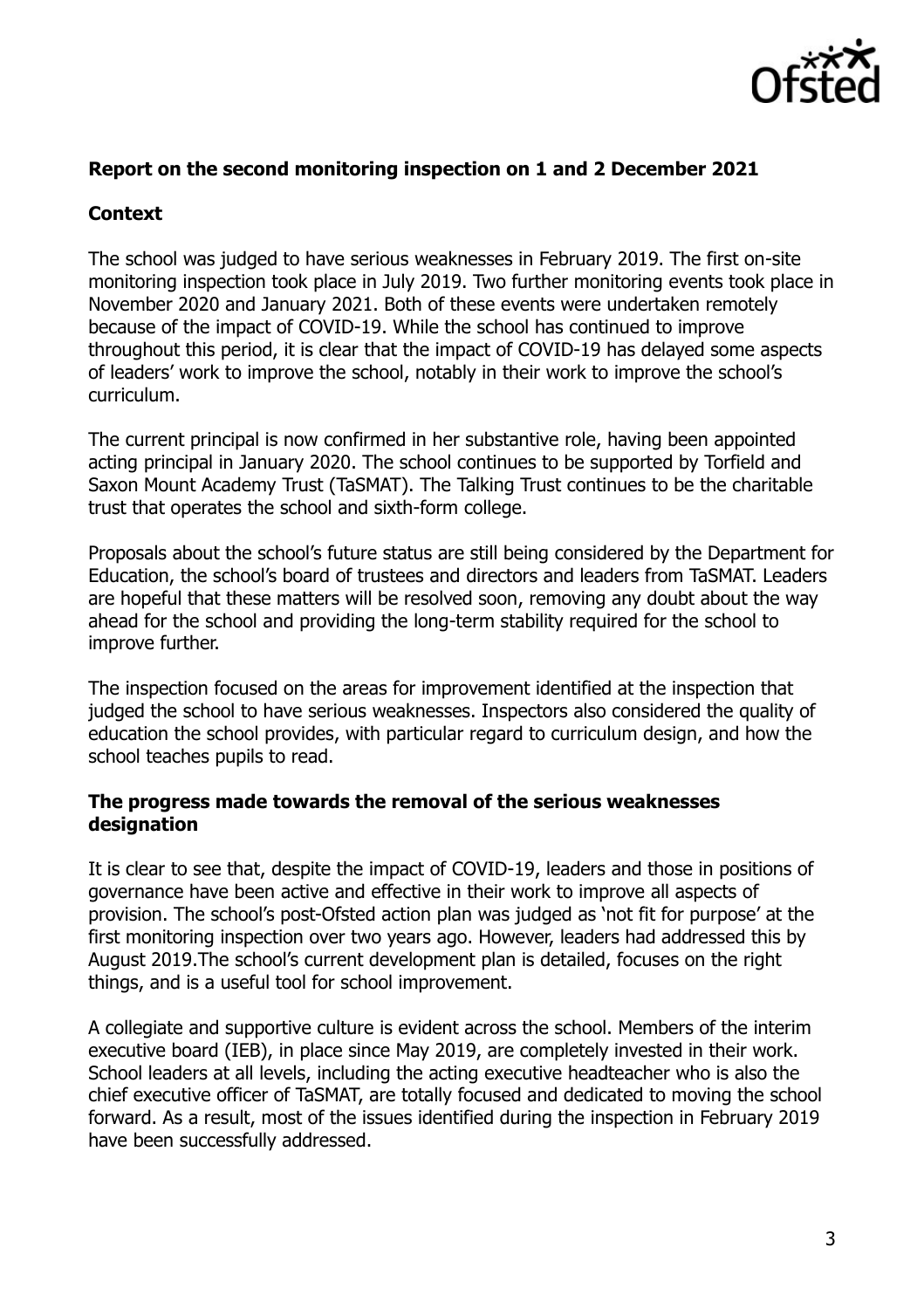

A key aspect of concern identified in February 2019 was that governors and senior school leaders did not work effectively together. They did not take collective responsibility for the school's decline and there was a culture of blame and mistrust. Quite simply, this is no longer the case. Relationships are professional and respectful. Leaders and those in positions of governance are reflective and open to challenge. They understand their roles and take collective responsibility for ensuring that the school improves rapidly.

Safeguarding is effective. Much work has been done to improve reporting systems and record keeping. Issues with open referrals identified at the first monitoring inspection in July 2019 were addressed immediately. Staff are appropriately trained and kept up to date about their duty to keep pupils safe. Leaders with additional responsibilities for safeguarding are knowledgeable about their roles. Those in positions of governance understand their responsibility to ensure that promoting the welfare, health and safety of pupils is given the highest priority. Importantly, the culture to safeguard pupils is strong. Pupils who talked to inspectors reported that they feel safe in school. Staff understand what to do if they have concerns and have confidence in leaders to act when needed.

Issues identified relating to pupils' behaviour and attendance have been addressed successfully. Observations of pupils' behaviour and attitudes to their learning were very positive during classroom visits. Pupils themselves report that behaviour is much better than in the past. There have been no exclusions since support from TaSMAT began in March 2019. Relationships between pupils and staff are very positive. Leaders have established clear protocols to intervene quickly when pupils' absence threatens to become a problem.

Leaders and staff understand the importance of applying the school's behaviour policy consistently across all phases of the school. Leaders monitor patterns in pupils' behaviour well. Support is put in place when needed. Pupils are positive about their own role in improving all aspects of the school. They feel they have a voice now, including through the school council, which was not the case in the past. Consequently, inspectors gained a positive impression of pupils' behaviour and attitudes to school throughout the inspection.

Work on improving the school's curriculum is ongoing. Some aspects of teaching and the school's vocational programme were identified as relative strengths in February 2019. However, a new education inspection framework has been introduced since that time and leaders know that more work needs to be done to improve the quality of education the school provides. It should be recognised that the impact of COVID-19 has been a barrier to this work. Nevertheless, leaders' aspirations are much higher than in the past. Expectations of what pupils can achieve by the time they leave the school are also much higher. Older pupils can now access GCSE and other programmes of study that lead to recognised qualifications.

The school's provision to help pupils to read has some recognisable strengths, and some aspects that need more work. Pupils' love of books and reading is promoted well. The school has one phonics scheme. Staff have had some training in how to deliver the scheme. However, not all staff who teach phonics or support pupils to become fluent